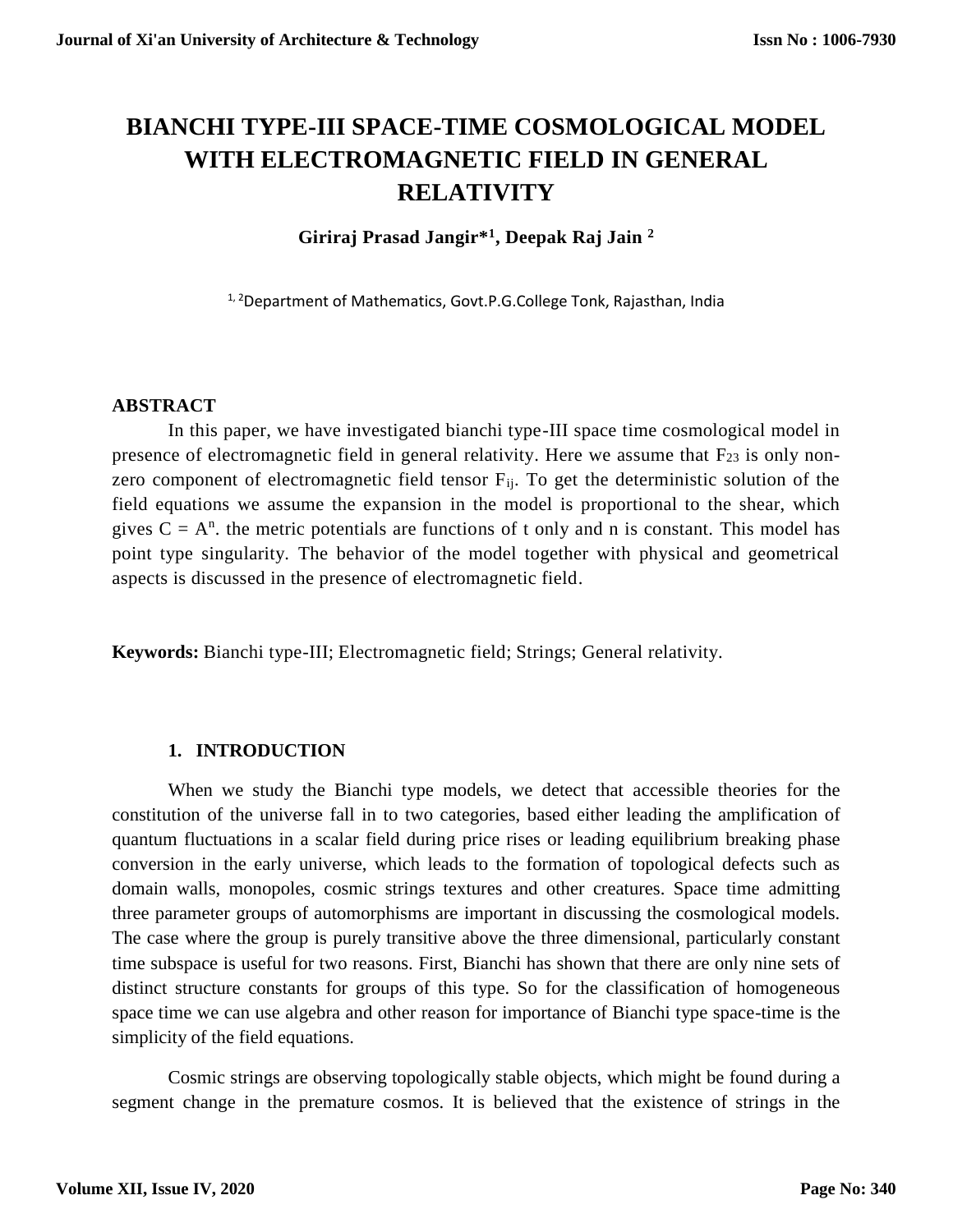universe give rise to the density fluctuation, which leads to the formation of galaxies. These string have stress energy and couple to gravitational field. So it is interesting to study the gravitation effects of strings. The general relativistic treatment of strings was initiated by Letelier [1-2] and Stachel [3]. find the solution to einstiens field eqations for a cloud of strings with spherical, plane and cylindrical symmetry. Then in 1983, he solved Einsteins field equations for a cloud of massive strings.

An axially symmetric Bianchi type-I string dust cosmological model with and without magnetic field by Banerjee [4]. Lorenz [5] has presented tilte electromagnetic Bianchi type-III cosmological model. Tikekar and Patel [6] have discussed some exact solution in Bianchi type-VI<sup>0</sup> string cosmology. Patel and Maharaj [7] discussed stationary rotating world model with magnetic field. Bali and Jain [8] have investigated bianchi type-III non-static magnetized cosmological model for perfect fluid distribution in general relativity. Bali et al.[9-12] have discussed bianchi type I and IX string cosmological models in general relativity.

The presence of primordial magnetic field in the early stages of the evolution of the universe has been discussed by several authors,[13-22]. Electric current exist due to the occurrence of magnetic field and strong magnetic field can be created due to adiabatic compression in clusters of galaxies. Bali and Tyagi[23] and Pradhan et al.[24-25] have discussed cylindrically symmetric in homogeneous cosmological models in presence of electromagnetic field. Pradhan, Lata and Amirhashchi [26] have investigated massive string cosmology in bianchi type-III space-time with electromagnetic field. Pradhan and Amirhaschi H. Zainuddin [27] have studied dark energy model in anistropic bianchi type-III space time with variable EoS parameter.

Bali, Pradhan and Rai [28] are discussed string cosmological model in cylindrically symmetric inhomogeneous universe with electromagnetic field. Deo, Punwatkar and Patil [29] are investigated bianchi type-III cosmological model electromagnetic field with cosmic string in general theory of relativity. In this paper, we discussed bianchi type-III space time cosmological model with electromagnetic field. Here we assume that  $F_{23}$  is only non vanishing component of electromagnetic field tensor F<sub>ij</sub>. To get the deterministic solution of the field equations we assume the expansion in the model is proportional to the shear, which gives  $A = C<sup>n</sup>$ , the metric potentials are functions of t only and n is constant. We find out that This model has point type singularity. The behavior of the model together with physical and geometrical aspects is discussed in the presence of electromagnetic field.

# **2. THE METRIC AND FIELD EQUATIONS**

We consider spatially homogeneous space time of Bianchi type-III can be written in the form

$$
ds^{2} = -dt^{2} + A^{2}dx^{2} + B^{2}e^{-2ax}dy^{2} + C^{2}dz^{2}
$$
\n
$$
(x^{1} = x, x^{2} = y, x^{3} = z, x^{4} = t)
$$
\n(2.1)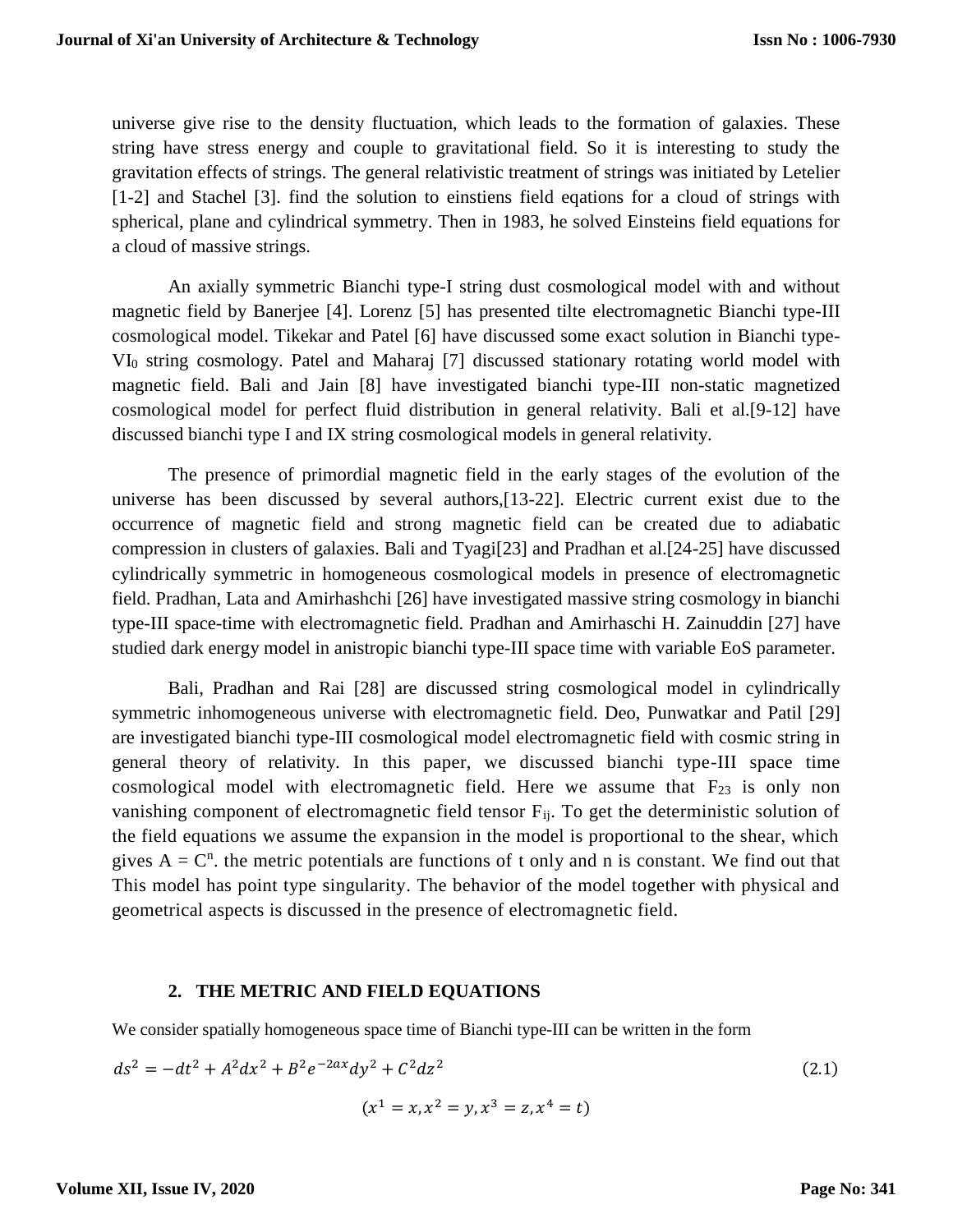Here A, B and C are function of t and  $\alpha$  is non zero constant.

The volume element is given as for the model (2.1)

$$
V = \sqrt{-g} = ABCe^{-ax} \tag{2.2}
$$

The energy momentum tensor with electromagnetic field for the string is given by

$$
T_i^j = \rho u_i u^j - \lambda x_i x^j + E_i^j \tag{2.3}
$$

Where co-moving are as  $u^4 = 1$ ,  $u^1 = u^2 = u^3 = 0$  and we choose the direction of string parallel to x-axis so  $x^1 = \frac{1}{4}$  $\frac{1}{A}$ ,  $x^2 = x^3 = x^4 = 0$ 

i.e. 
$$
u^i u_i = -x^i x_i = -1
$$
 and  $u^i x_i = 0$  (2.4)

In equation (2.3), electromagnetic energy tensor  $E_i^j$  is given by Lichnerowicz[30]

$$
E_i^j = \bar{\mu} \left[ h_l h^l \left( u_i u^j + \frac{1}{2} g_i^j \right) - h_i h^j \right]
$$
 (2.5)

Where  $h_i$  is the magnetic flux vector and  $\bar{\bm{\mathsf{p}}}$  the magnetic permeability defined as

$$
h_i = \frac{1}{\overline{\mu}} * F_{ji} u^j \tag{2.6}
$$

Here  $* F_{ij}$  dual electromagnetic field tensor is defined by Syange [31]

$$
*F_{ij} = \frac{\sqrt{-g}}{2} \epsilon_{ijkl} F^{kl} \tag{2.7}
$$

Where  $F_{ij}$  is the electromagnetic field tensor and  $\epsilon_{ijkl}$  is the Levi- civita tensor density.

We consider that  $F_{23}$  is the only non vanishing component of  $F_{ij}$  for the line-element (2.1) non vanishing component of the electromagnetic energy tensor  $E_i^{\,j}$  are obtained as

$$
E_1^1 = E_4^4 = \frac{-(F_{23})^2 e^{2ax}}{2\overline{\mu}B^2 C^2}
$$
  

$$
E_2^2 = E_3^3 = \frac{(F_{23})^2 e^{2ax}}{2\overline{\mu}B^2 C^2}
$$
 (2.8)

And the corresponding component of energy momentum tensor  $T_i^{\,j}$  are obtained as

#### **Volume XII, Issue IV, 2020**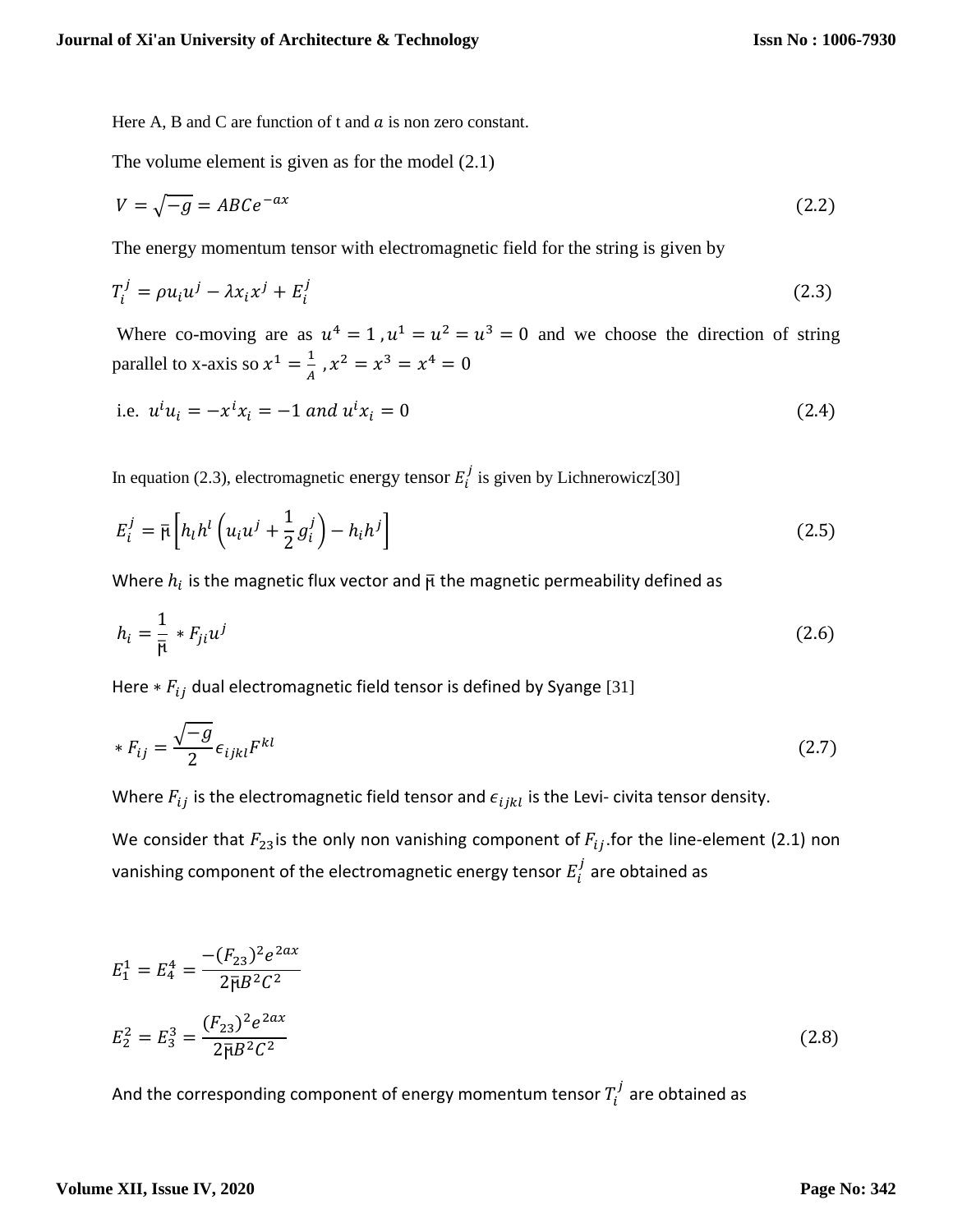$$
T_1^1 = -\lambda - \frac{(F_{23})^2 e^{2ax}}{2\bar{\mathfrak{p}}B^2 C^2} \tag{2.9}
$$

$$
T_2^2 = \frac{(F_{23})^2 e^{2ax}}{2\overline{\mu}B^2 C^2}
$$
 (2.10)

$$
T_3^3 = \frac{(F_{23})^2 e^{2ax}}{2\bar{\mathfrak{p}}B^2 C^2} \tag{2.11}
$$

$$
T_4^4 = -\rho - \frac{(F_{23})^2 e^{2ax}}{2\bar{\mu}B^2 C^2} \tag{2.12}
$$

The Einstein's field equation

$$
R_i^j - \frac{1}{2} R g_i^j = -8\pi k T_i^j \tag{2.13}
$$

Where is  $R_i^j$  Ricci tensor and  $R = g^{ij}R_{ij}$  is the Ricci scalar and  $T_i^j$  is energy momentum tensor

For the line element (2.1), Einstein's field equation (2.13) lead to the following system of equations.

$$
\frac{\ddot{B}}{B} + \frac{\ddot{C}}{C} + \frac{\dot{B}\dot{C}}{BC} = 8\pi k \left[ \lambda + \frac{(F_{23})^2 e^{2ax}}{2\bar{\mu}B^2 C^2} \right]
$$
\n(2.14)

$$
\frac{\ddot{A}}{A} + \frac{\ddot{C}}{C} + \frac{\dot{A}\dot{C}}{AC} = -8\pi k \left[ \frac{(F_{23})^2 e^{2ax}}{2\bar{B}B^2 C^2} \right]
$$
\n(2.15)

$$
\frac{\ddot{A}}{A} + \frac{\ddot{B}}{B} + \frac{\dot{A}\dot{B}}{AB} - \frac{a^2}{A^2} = -8\pi k \left[ \frac{(F_{23})^2 e^{2ax}}{2\bar{B}B^2 C^2} \right]
$$
\n(2.16)

$$
\frac{\dot{A}\dot{B}}{AB} + \frac{\dot{B}\dot{C}}{BC} + \frac{\dot{A}\dot{C}}{AC} - \frac{a^2}{A^2} = 8\pi k \left[ \rho + \frac{(F_{23})^2 e^{2ax}}{2\bar{B}B^2 C^2} \right]
$$
\n(2.17)

$$
a\left(\frac{\dot{B}}{B} - \frac{\dot{A}}{A}\right) = 0\tag{2.18}
$$

From equation (2.18) become

$$
\frac{\dot{B}}{B} = \frac{\dot{A}}{A} \tag{2.19}
$$

Integrating, we get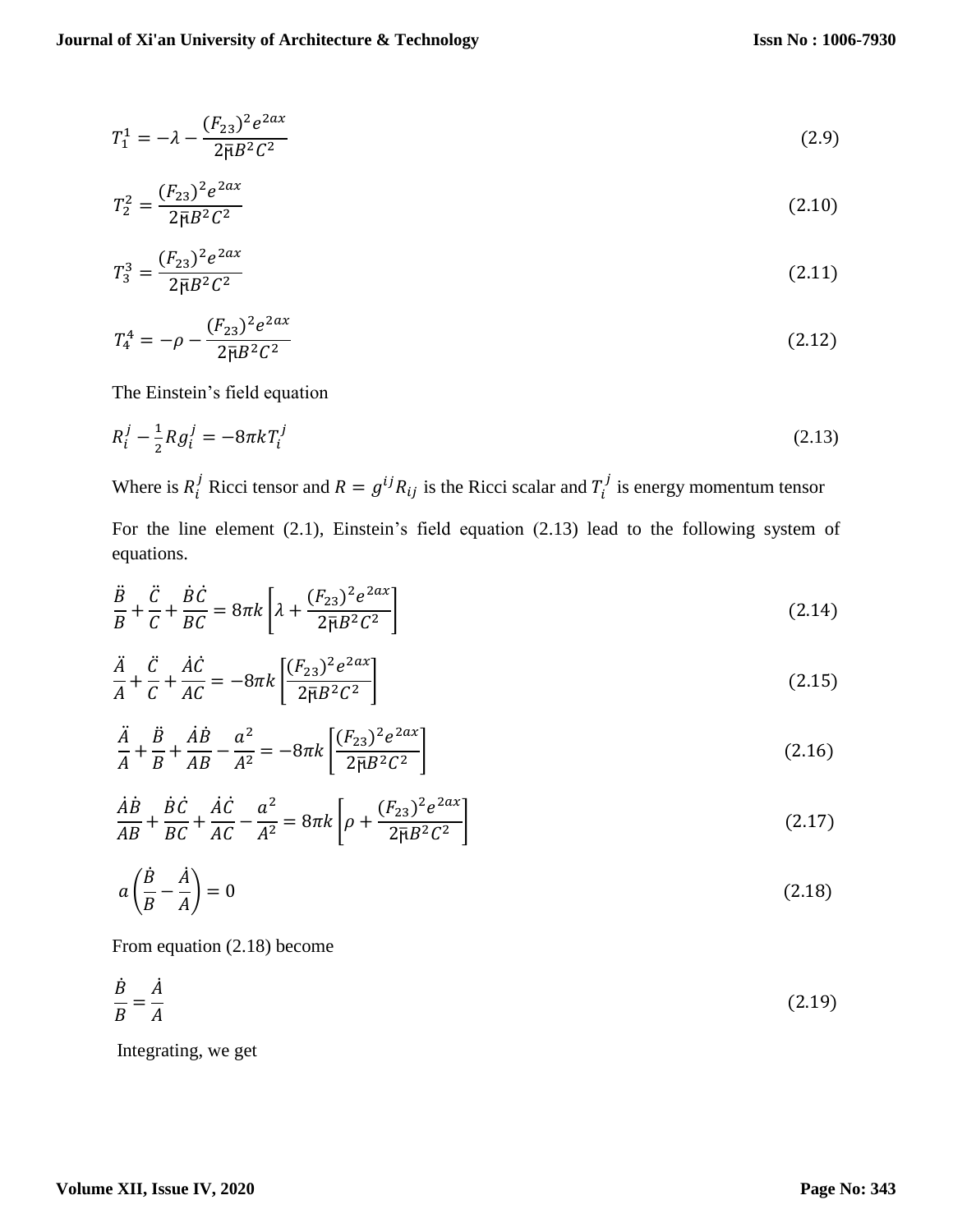$$
B = LA \tag{2.20}
$$

Where L is constant of integration. We consider  $B = A$ , taking L=1 without loss of generality then the field equations  $(2.14)$  to  $(2.17)$  reduce to

$$
\frac{\ddot{A}}{A} + \frac{\ddot{C}}{C} + \frac{\dot{A}\dot{C}}{AC} = 8\pi k \left[ \lambda + \frac{(F_{23})^2 e^{2ax}}{2\bar{\mu}A^2 C^2} \right]
$$
\n(2.21)

$$
\frac{\ddot{A}}{A} + \frac{\ddot{C}}{C} + \frac{\dot{A}\dot{C}}{AC} = -8\pi k \left[ \frac{(F_{23})^2 e^{2ax}}{2\bar{p}A^2 C^2} \right]
$$
\n(2.22)

$$
2\frac{\ddot{A}}{A} + \frac{\dot{A}^2}{A^2} - \frac{a^2}{A^2} = -8\pi k \left[ \frac{(F_{23})^2 e^{2ax}}{2\bar{\mu}A^2 C^2} \right]
$$
 (2.23)

$$
\frac{\dot{A}^2}{A^2} + 2\frac{\dot{A}\dot{C}}{AC} - \frac{a^2}{A^2} = 8\pi k \left[ \rho + \frac{(F_{23})^2 e^{2ax}}{2\bar{\mu}A^2 C^2} \right]
$$
\n(2.24)

The expansion scalar  $(\theta)$  for the model (2.1) is given by

$$
\theta = u_{i}^{i} = \left( 2\frac{\dot{A}}{A} + \frac{\dot{C}}{C} \right)
$$
\n(2.25)

The shear tensor is given by

$$
\sigma^2 = \frac{1}{2}\sigma_{ij}\sigma^{ij} = \frac{1}{2}\left[2\left(\frac{\dot{A}}{A} - \frac{\theta}{3}\right)^2 + \left(\frac{\dot{C}}{C} - \frac{\theta}{3}\right)^2\right]
$$
(2.26)

#### **3. SOLUTIONS OF THE FIELD EQUATIONS**

The field equations (2.21) to (2.24) are system of four non linear differential equations with five unknown variables A, C,  $\rho$ ,  $\lambda$  and F<sub>23</sub>. Therefore one physically reasonable condition between these unknowns is required to obtain explicit solution of the field equations. So let us assume that the expansion scalar  $(\theta)$  is proportional to the shear tensor  $(\sigma)$  this condition leads to

$$
C = A^n \tag{3.1}
$$

Where (n) is a constant such that  $n \neq 1$ 

Equations (2.22) and (2.23) lead to

$$
\frac{\ddot{A}}{A} + \frac{\dot{A}^2}{A^2} - \frac{a^2}{A^2} - \frac{\ddot{C}}{C} - \frac{\dot{A}\dot{C}}{AC} = 0
$$
\n(3.2)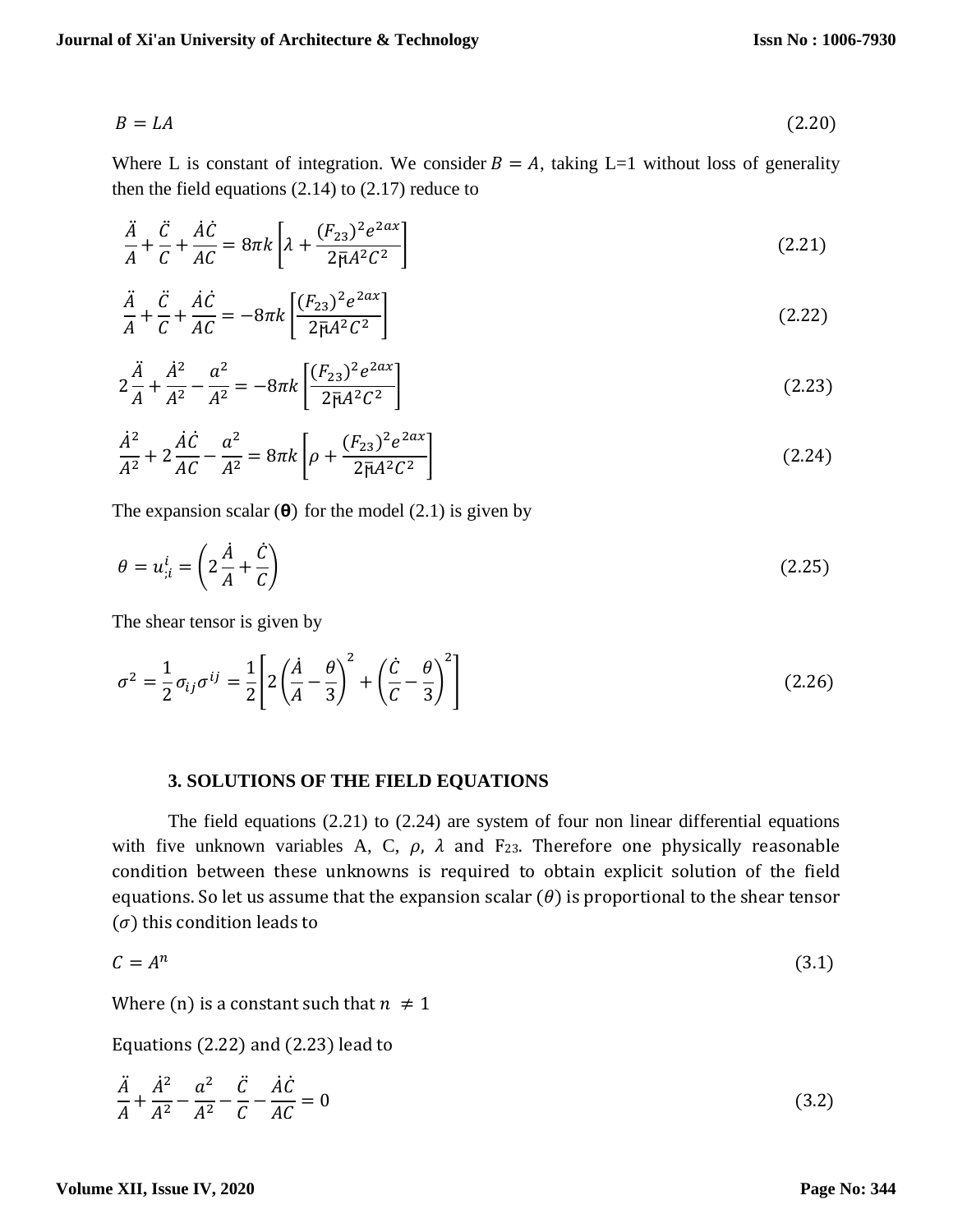Using equation  $(3.1)$  in  $(3.2)$ , we get

$$
\frac{\ddot{A}}{A} + (1+n)\frac{\dot{A}^2}{A^2} = \frac{a^2}{(1-n)A^2}
$$
\n(3.3)

Now let  $\dot{A} = f(A)$ , then equation (3.3) reduce in the form

$$
\frac{d(f^2)}{dA} + \frac{2(n+1)f^2}{A} = \frac{2a^2}{(1-n)A^2}
$$
 (3.4)

Integrating equation (3.4), we get

$$
f^2 = \frac{a^2}{(1 - n^2)} + c_1 A^{-2(n+1)}
$$
 (3.5)

Where  $c_1$  is constant of integration

The Bianchi type-III model in this case reduce to

$$
ds^{2} = -\left(\frac{dt}{dA}\right)^{2} dA^{2} + A^{2} \left(dx^{2} + e^{-2ax} dy^{2}\right) + A^{2n} dz^{2}
$$
\n(3.6)

After using suitable transformation of coordinates model reduce to

$$
ds^{2} = -\left[\frac{dT^{2}}{(1-n^{2})} + c_{1}T^{-2(n+1)}\right] + T^{2}\left(dX^{2} + e^{-2ax}dY^{2}\right) + T^{2n}dZ^{2}
$$
\n(3.7)

Where  $A = T$ ,  $x = X$ ,  $y = Y$ ,  $z = Z$ 

## **4. PHYSICAL AND GEOMETRICAL ASPECTS OF THE MODEL**

The electromagnetic field (F<sub>23</sub>), the energy density ( $\rho$ ), the string tension density ( $\lambda$ ), the particle density ( $\rho_p$ ), the scalar of expansion ( $\theta$ ) and shear tensor ( $\sigma$ ). For the model (3.7) physical and geometrical properties by using equations (3.4) and (3.5) in equations (2.21) to (2.24)

$$
(F_{23})^2 = \frac{\bar{\mu}e^{-2ax}}{4\pi k} \left[ \frac{c_1(2n+1)}{T^2} - \frac{a^2n^2T^{2n}}{(1-n^2)} \right]
$$
(4.1)

The string tension density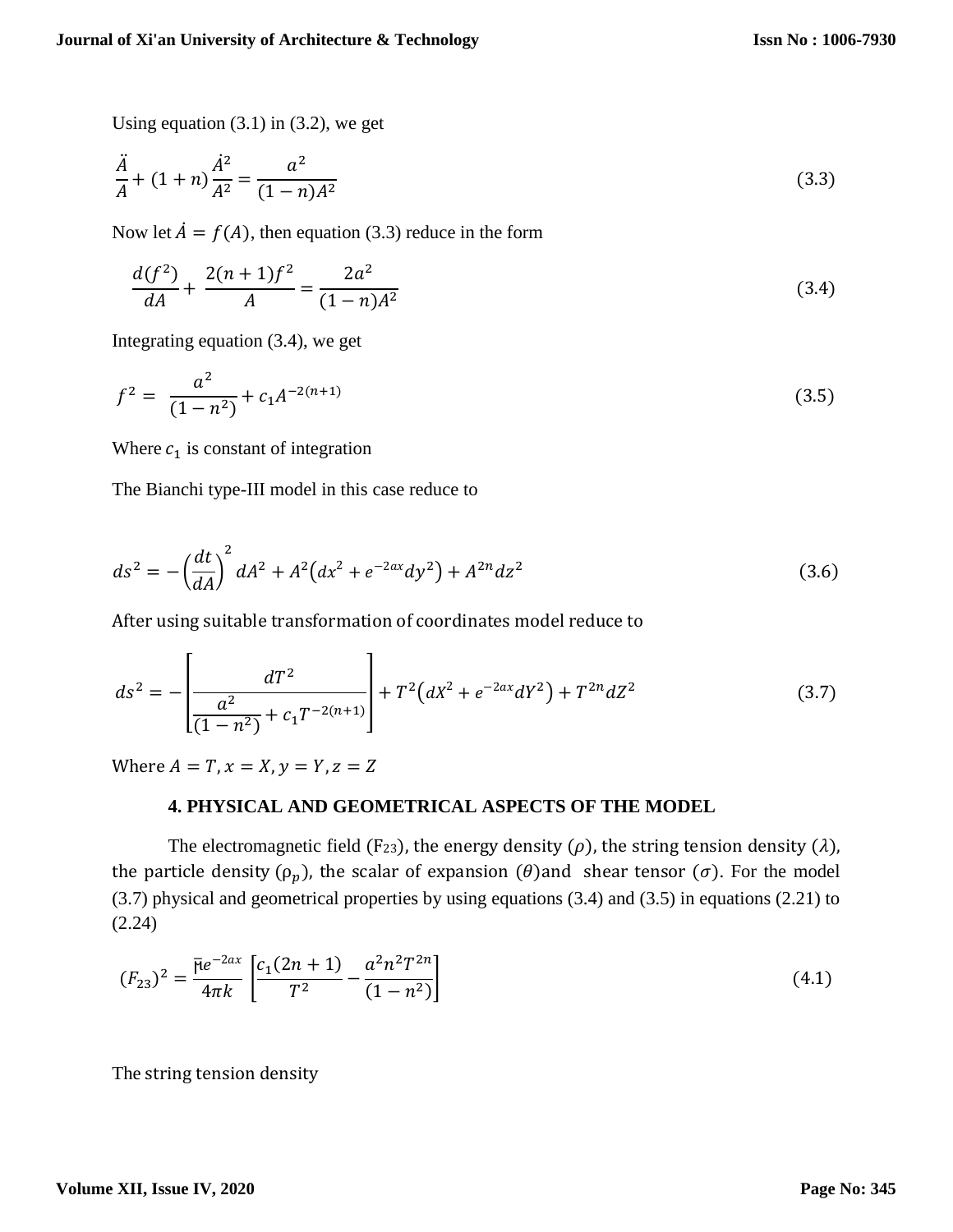$$
\lambda = \frac{1}{4\pi k} \left[ \frac{a^2 n^2}{(1 - n^2) T^2} - \frac{c_1 (2n + 1)}{T^{2n + 4}} \right]
$$
(4.2)

The energy density

$$
\rho = \frac{a^2 n}{4\pi k(1-n)}\tag{4.3}
$$

The particle density

$$
\rho_p = \rho - \lambda = \frac{1}{4\pi k} \left[ \frac{a^2 n}{(1 - n^2)T^2} + \frac{c_1 (2n + 1)}{T^{2n + 4}} \right] \tag{4.4}
$$

The expansion

$$
\theta = n(2n+1) \left[ \frac{a^2}{(1-n^2)T^2} + \frac{c_1}{T^{2n+4}} \right]^{1/2}
$$
\n(4.5)

The shear tensor

$$
\sigma^2 = \frac{n^2(1-n)^2}{3T^2} \left( \frac{a^2}{(1-n^2)} + \frac{c_1}{T^{2n+2}} \right)
$$
(4.6)

From equation (4.5) and (4.6), we find

$$
\frac{\sigma^2}{\theta^2} = \frac{(1-n)^2}{3(2n+1)^2} = constant
$$
\n(4.7)

## **5. CONCLUSION**

In this paper we have investigated a new exact solution of Einstein's field equations for Bianchi type-III in presence of electromagnetic field. This model starts expanding with big bang at T=0, and the expansion of the model decreases as time increases if  $n(1 + 2n)$ >0. The ratio of the shear scalar  $\sigma$  and expansion  $\theta$  tends to finite value *i.e.*  $\frac{\sigma}{\theta}$  $\frac{\partial}{\partial \theta} \rightarrow f$ *inite*. Since  $\lim_{t \to \infty}$  $\sigma$  $\frac{\theta}{\theta} \neq 0$ , the model does not approach isotropy for large value of t. we also observed that  $\rho$ ,  $\lambda$ ,  $\rho_p$  tends to  $\infty$ when T→0. The model has point type singularity at T=0. The geometrical and physical behavior of the model is also discussed.

## **6. REFERENCES**

[1] Letelier, P.S., 1979. Clouds of strings in general relativity. *Physical Review D*, *20*(6), p.1294.

[2] Letelier, P.S., 1983. String cosmologies. *Physical review D*, *28*(10), p.2414.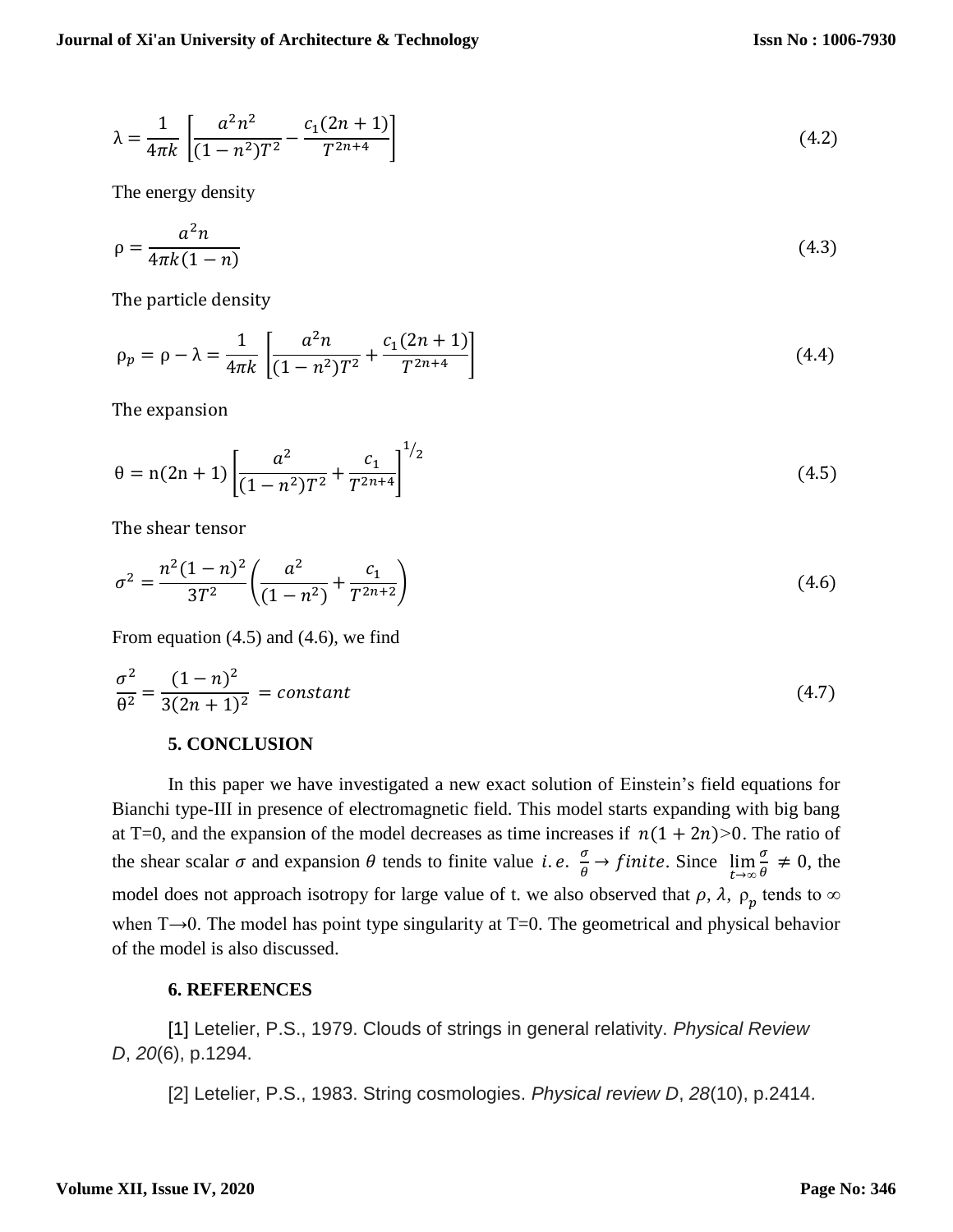[3] Stachel, J., 1980. Thickening the string. I. The string perfect dust. *Physical Review D*, *21*(8), p.2171.

[4] Banerjee, A., Sanyal, A.K. and Chakraborty, S., 1990. String cosmology in Bianchi I space-time. *Pramana*, *34*(1), pp.1-11.

[5] Lorenz, D., 1982. Tilted electromagnetic Bianchi type III cosmological solution. *Astrophysics and Space Science*, *85*(1-2), pp.59-61.

[6] Tikekar, R. and Patel, L.K., 1994. Some exact solutions in Bianchi VI 0 string cosmology. *Pramana*, *42*(6), pp.483-489.

[7] Patel, L.K. and Maharaj, S.D., 1996. Stationary rotating string world models with a magnetic field. *Pramana*, *47*(1), pp.33-39.

[8] Bali, R. and Jain, S., 2007. Bianchi type-III non-static magnetized cosmological model for perfect fluid distribution in general relativity. *Astrophysics and Space Science*, *311*(4), pp.401-406.

[9] Bali, R. and Dave, S., 2001. Bianchi type IX string cosmological model in general relativity. *Pramana*, *56*(4), pp.513-518.

[10] Bali, R. and Dave, S., 2002. Bianchi type-III string cosmological model with bulk viscous fluid in general relativity. *Astrophysics and space science*, *282*(2), pp.461- 466.

[11] Bali, R. and Upadhaya, R.D., 2003. LRS Bianchi Type I string dust magnetized cosmological models. *Astrophysics and space science*, *283*(1), pp.97-108.

[12] Bali, R., 2006. Bianchi type I magnetized string cosmological model in general relativity. *Astrophysics and Space Science*, *302*(1-4), pp.201-205.

[13] Misner, C.W., Thorne, K.S., Wheeler, J.A. and Gravitation, W.H., 1973. Freeman and Company. *San Francisco*, p.891.

[14] Asseo, E. and Sol, H., 1987. Extragalatic magnetic fields. *Physics reports*, *148*(6), pp.307-435.

[15] Pudritz, R.E. and Silk, J., 1989. The origin of magnetic fields and primordial stars in protogalaxies. *The Astrophysical Journal*, *342*, pp.650-659.

[16] Perley, R.A. and Taylor, G.B., 1991. VLA observations of 3C 295-A young radio galaxy?. *The Astronomical Journal*, *101*, pp.1623-1631.

[17] Wolfe, A.M., Lanzetta, K.M. and Oren, A.L., 1992. Magnetic fields in damped Ly-alpha systems. *The Astrophysical Journal*, *388*, pp.17-22.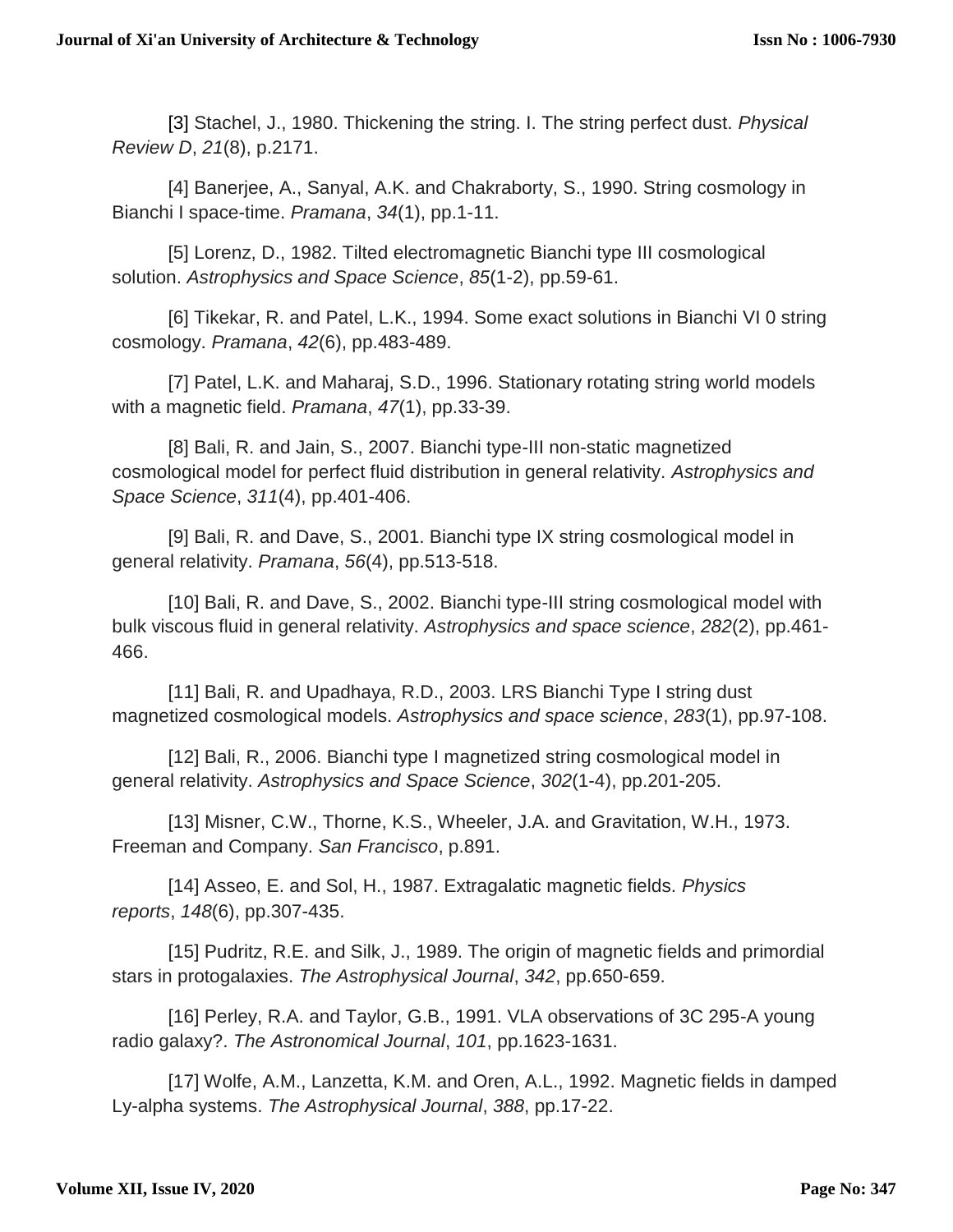[18] Bali, R., Pradhan, A. and Amirhashchi, H., 2008. Bianchi type VI 0 magnetized barotropic bulk viscous fluid massive string universe in general relativity. *International Journal of Theoretical Physics*, *47*(10), pp.2594-2604.

[19] Bali, R. and Jain, S., 2007. Bianchi type-III non-static magnetized cosmological model for perfect fluid distribution in general relativity. *Astrophysics and Space Science*, *311*(4), pp.401-406.

[20] Pradhan, A., Rai, V. and Jotania, K., 2008. Inhomogeneous bulk viscous fluid universe with electromagnetic field and variable Λ-term. *Communications in Theoretical Physics*, *50*(1), p.279.

[21] Bali, R., 2008. Bianchi Type V Magnetized String Dust Universe with Variable Magnetic Permeability. *Electronic Journal of Theoretical Physics*, *5*(19).

[22] Amirhashchi, H., Pradhan, A. and Zainuddin, H., 2011. An interacting and non-interacting two-fluid dark energy models in FRW universe with time dependent deceleration parameter. *International Journal of Theoretical Physics*, *50*(11), pp.3529- 3543.

[23] Bali, R. and Tyagi, A., 1989. A cylindrically symmetric inhomogeneous cosmological model with electromagnetic field. *General relativity and gravitation*, *21*(8), pp.797-806.

[24] Chakrabarty, I., Pradhan, A. and Saste, N.N., 2001. Magnetized cylindrically symmetric universe with bulk viscosity. *International Journal of Modern Physics D*, *10*(05), pp.741-750.

[25] Pradhan, A., Singh, P.K. and Jotania, R.K., 2006. Cylindrically symmetric inhomogeneous cosmological models with viscous fluid and varying Λ. *Czechoslovak Journal of Physics*, *56*(6), pp.641-660.

[26] Pradhan, A., Lata, S. and Amirhashchi, H., 2010. Massive string cosmology in Bianchi type III space-time with electromagnetic field. *Communications in Theoretical Physics*, *54*(5), p.950.

[27] Pradhan, A. and Amirhashchi, H., 2011. Dark energy model in anisotropic Bianchi type-III space-time with variable EoS parameter. *Astrophysics and Space Science*, *332*(2), pp.441-448.

[28] Bali, R., Pradhan, A. and Rai, A., 2014. String Cosmological Models in Cylindrically Symmetric Inhomogeneous Universe with Electromagnetic Field. *Prespacetime Journal*, *5*(7).